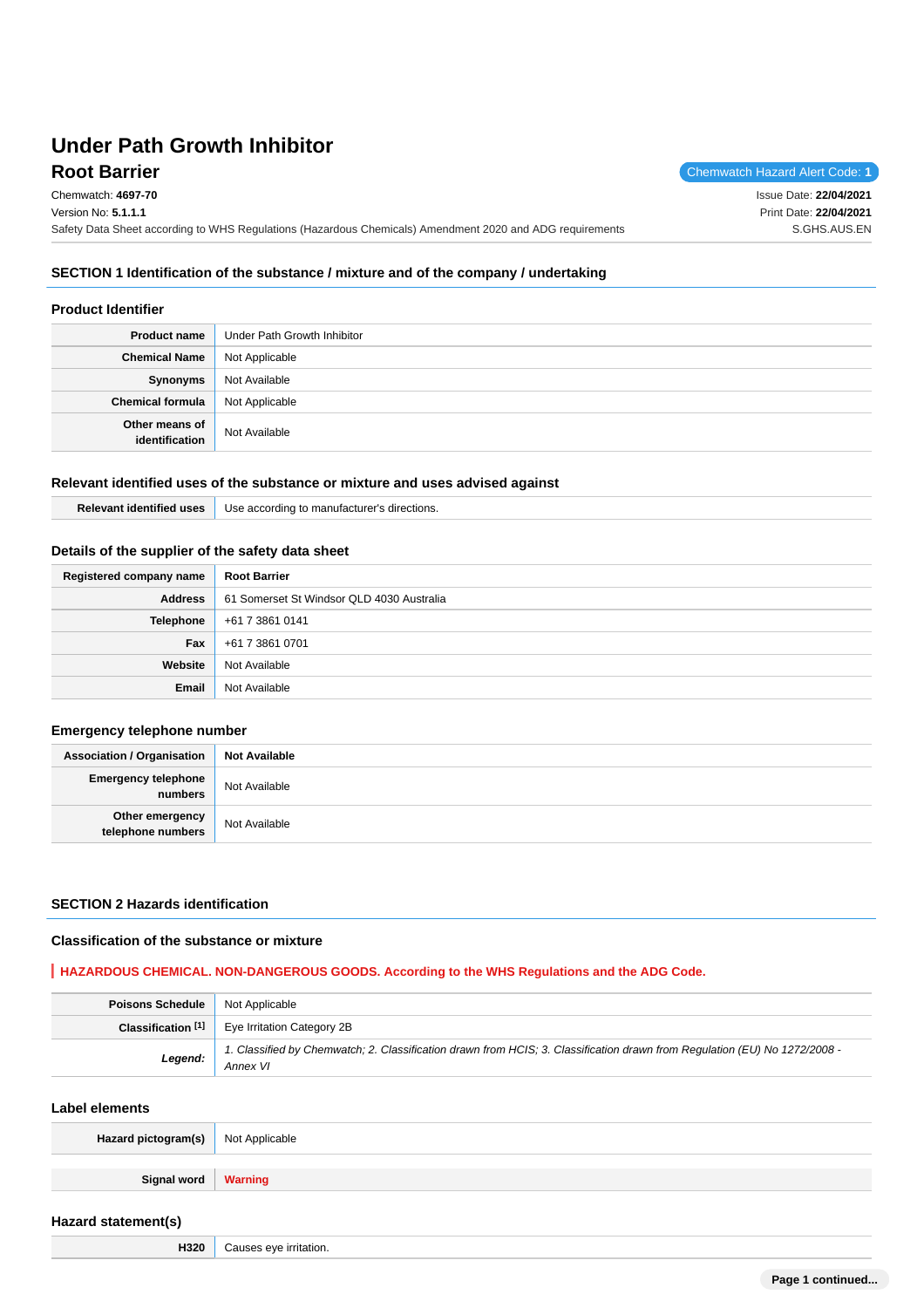# **Precautionary statement(s) Prevention**

| P264 | Wast.<br>`handlino.<br>5525<br>nytorne <sup>.</sup><br>exnosed<br>יי<br><b>TROFOUGL</b><br>апе<br>areas<br>nnav<br>exie<br>- |
|------|------------------------------------------------------------------------------------------------------------------------------|
|      |                                                                                                                              |

# **Precautionary statement(s) Response**

| <b>P305+P351+P338</b>   IF IN EYES: Rinse cautiously with water for several minutes. Remove contact lenses, if present and easy to do. Continue rinsing. |
|----------------------------------------------------------------------------------------------------------------------------------------------------------|
| P337+P313   If eye irritation persists: Get medical advice/attention.                                                                                    |
|                                                                                                                                                          |

# **Precautionary statement(s) Storage**

Not Applicable

#### **Precautionary statement(s) Disposal**

Not Applicable

#### **SECTION 3 Composition / information on ingredients**

#### **Substances**

See section below for composition of Mixtures

#### **Mixtures**

| <b>CAS No</b> | %[weight] | <b>Name</b>                                                                                                                                                                                    |
|---------------|-----------|------------------------------------------------------------------------------------------------------------------------------------------------------------------------------------------------|
| Not Available | 100       | ingredients determined to be non-hazardous                                                                                                                                                     |
| Leaend:       |           | 1. Classified by Chemwatch; 2. Classification drawn from HCIS; 3. Classification drawn from Regulation (EU) No 1272/2008 -<br>Annex VI; 4. Classification drawn from C&L * EU IOELVs available |

### **SECTION 4 First aid measures**

#### **Description of first aid measures**

| <b>Eye Contact</b>  | If this product comes in contact with the eyes:<br>• Wash out immediately with fresh running water.<br>Ensure complete irrigation of the eye by keeping eyelids apart and away from eye and moving the eyelids by occasionally<br>lifting the upper and lower lids.<br>Seek medical attention without delay; if pain persists or recurs seek medical attention.<br>Removal of contact lenses after an eye injury should only be undertaken by skilled personnel. |
|---------------------|------------------------------------------------------------------------------------------------------------------------------------------------------------------------------------------------------------------------------------------------------------------------------------------------------------------------------------------------------------------------------------------------------------------------------------------------------------------|
| <b>Skin Contact</b> | If skin contact occurs:<br>Immediately remove all contaminated clothing, including footwear.<br>Flush skin and hair with running water (and soap if available).<br>Seek medical attention in event of irritation.                                                                                                                                                                                                                                                |
| Inhalation          | If fumes, aerosols or combustion products are inhaled remove from contaminated area.<br>• Other measures are usually unnecessary.                                                                                                                                                                                                                                                                                                                                |
| Ingestion           | Immediately give a glass of water.<br>First aid is not generally required. If in doubt, contact a Poisons Information Centre or a doctor.                                                                                                                                                                                                                                                                                                                        |

#### **Indication of any immediate medical attention and special treatment needed**

Treat symptomatically.

### **SECTION 5 Firefighting measures**

#### **Extinguishing media**

- There is no restriction on the type of extinguisher which may be used.
- Use extinguishing media suitable for surrounding area.

# **Special hazards arising from the substrate or mixture**

# **Advice for firefighters**

| <b>Fire Fighting</b> | Alert Fire Brigade and tell them location and nature of hazard.<br>• Wear breathing apparatus plus protective gloves in the event of a fire. |
|----------------------|----------------------------------------------------------------------------------------------------------------------------------------------|
|                      | Prevent, by any means available, spillage from entering drains or water courses.                                                             |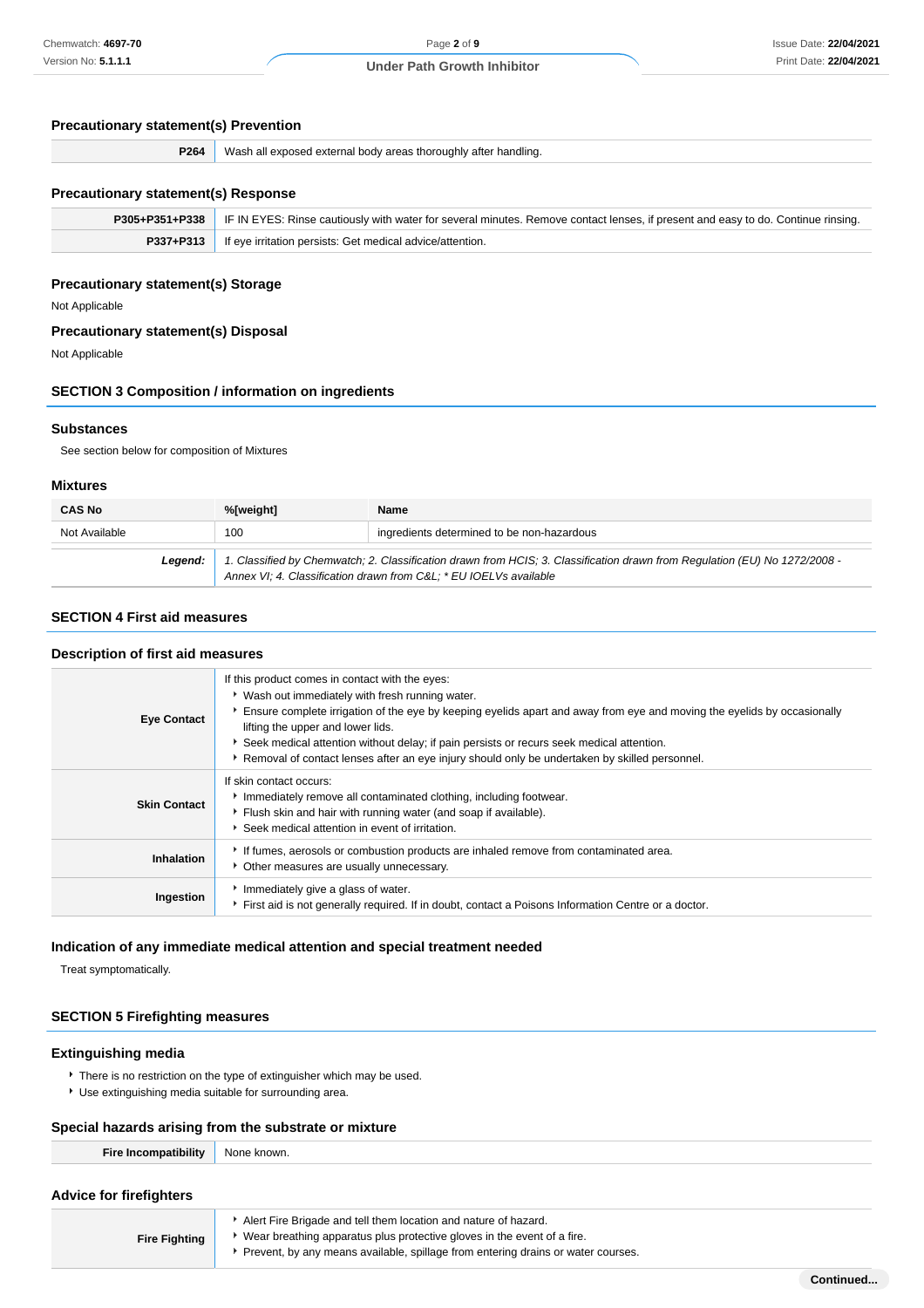| ▶ Use fire fighting procedures suitable for surrounding area. |                                                                          |  |
|---------------------------------------------------------------|--------------------------------------------------------------------------|--|
|                                                               | DO NOT approach containers suspected to be hot.                          |  |
|                                                               | Cool fire exposed containers with water spray from a protected location. |  |
|                                                               | If safe to do so, remove containers from path of fire.                   |  |
|                                                               | Equipment should be thoroughly decontaminated after use.                 |  |
|                                                               | Non combustible.                                                         |  |
|                                                               | Not considered a significant fire risk, however containers may burn.     |  |
| <b>Fire/Explosion Hazard</b>                                  | Decomposition may produce toxic fumes of:                                |  |
|                                                               | hydrogen chloride                                                        |  |
|                                                               | May emit corrosive fumes.                                                |  |
| <b>HAZCHEM</b>                                                | Not Applicable                                                           |  |

#### **SECTION 6 Accidental release measures**

# **Personal precautions, protective equipment and emergency procedures**

See section 8

### **Environmental precautions**

See section 12

### **Methods and material for containment and cleaning up**

| <b>Minor Spills</b> | Clean up all spills immediately.<br>Avoid breathing dust and contact with skin and eyes.<br>▶ Wear protective clothing, gloves, safety glasses and dust respirator.<br>Use dry clean up procedures and avoid generating dust.<br>Sweep up, shovel up or<br>▶ Vacuum up (consider explosion-proof machines designed to be grounded during storage and use).<br>Place spilled material in clean, dry, sealable, labelled container.                                                                                                                                                                                                                                                                                                       |
|---------------------|-----------------------------------------------------------------------------------------------------------------------------------------------------------------------------------------------------------------------------------------------------------------------------------------------------------------------------------------------------------------------------------------------------------------------------------------------------------------------------------------------------------------------------------------------------------------------------------------------------------------------------------------------------------------------------------------------------------------------------------------|
| <b>Major Spills</b> | Moderate hazard.<br>CAUTION: Advise personnel in area.<br>Alert Emergency Services and tell them location and nature of hazard.<br>Control personal contact by wearing protective clothing.<br>• Prevent, by any means available, spillage from entering drains or water courses.<br>▶ Recover product wherever possible.<br>F IF DRY: Use dry clean up procedures and avoid generating dust. Collect residues and place in sealed plastic bags or other<br>containers for disposal. <b>IF WET:</b> Vacuum/shovel up and place in labelled containers for disposal.<br>ALWAYS: Wash area down with large amounts of water and prevent runoff into drains.<br>If contamination of drains or waterways occurs, advise Emergency Services. |

Personal Protective Equipment advice is contained in Section 8 of the SDS.

# **SECTION 7 Handling and storage**

# **Precautions for safe handling**

| Safe handling     | Limit all unnecessary personal contact.<br>• Wear protective clothing when risk of exposure occurs.<br>Use in a well-ventilated area.<br>When handling DO NOT eat, drink or smoke.<br>Always wash hands with soap and water after handling.<br>Avoid physical damage to containers.<br>▶ Use good occupational work practice.<br>Observe manufacturer's storage and handling recommendations contained within this SDS.                                                                                                                                                                                                                                                                                                                                  |
|-------------------|----------------------------------------------------------------------------------------------------------------------------------------------------------------------------------------------------------------------------------------------------------------------------------------------------------------------------------------------------------------------------------------------------------------------------------------------------------------------------------------------------------------------------------------------------------------------------------------------------------------------------------------------------------------------------------------------------------------------------------------------------------|
| Other information | Store in original containers.<br>▶ Keep containers securely sealed.<br>Store in a cool, dry area protected from environmental extremes.<br>Store away from incompatible materials and foodstuff containers.<br>Protect containers against physical damage and check regularly for leaks.<br>Observe manufacturer's storage and handling recommendations contained within this SDS.<br>For major quantities:<br>▶ Consider storage in bunded areas - ensure storage areas are isolated from sources of community water (including<br>stormwater, ground water, lakes and streams}.<br>Ensure that accidental discharge to air or water is the subject of a contingency disaster management plan; this may require<br>consultation with local authorities. |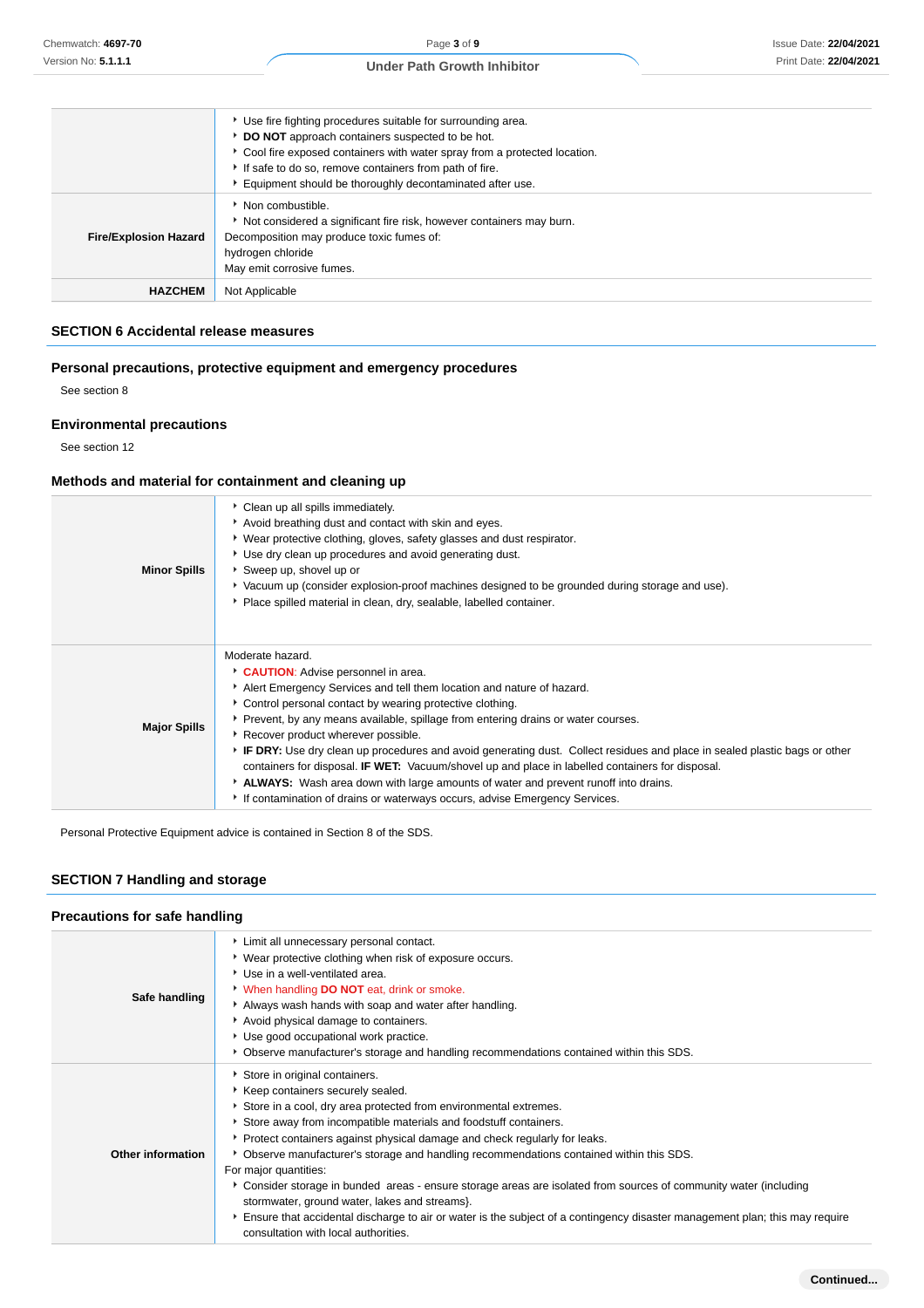#### **Conditions for safe storage, including any incompatibilities**

|                         | Polyethylene or polypropylene container.                                                                                                                                                                                                                 |
|-------------------------|----------------------------------------------------------------------------------------------------------------------------------------------------------------------------------------------------------------------------------------------------------|
|                         | Packing as recommended by manufacturer.                                                                                                                                                                                                                  |
|                         | • Check all containers are clearly labelled and free from leaks.                                                                                                                                                                                         |
| Suitable container      | Multi-ply paper bag with sealed plastic liner or heavy gauge plastic bag.                                                                                                                                                                                |
|                         | NOTE: Bags should be stacked, blocked, interlocked, and limited in height so that they are stable and secure against sliding or<br>collapse. Check that all containers are clearly labelled and free from leaks. Packing as recommended by manufacturer. |
| Storage incompatibility | None known                                                                                                                                                                                                                                               |
|                         |                                                                                                                                                                                                                                                          |



Under Path Growth Inhibitor Not Available Not Available Not Available Not Available

**X** — Must not be stored together

- **0** May be stored together with specific preventions
- **+** May be stored together

Note: Depending on other risk factors, compatibility assessment based on the table above may not be relevant to storage situations, particularly where large volumes of dangerous goods are stored and handled. Reference should be made to the Safety Data Sheets for each substance or article and risks assessed accordingly.

### **SECTION 8 Exposure controls / personal protection**

#### **Control parameters**

### **Occupational Exposure Limits (OEL)**

#### **INGREDIENT DATA**

Not Available

#### I **Emergency Limits**

| Ingredient                  | TEEL-1               | TEEL-2        |                     | TEEL-3        |
|-----------------------------|----------------------|---------------|---------------------|---------------|
| Under Path Growth Inhibitor | Not Available        | Not Available |                     | Not Available |
|                             |                      |               |                     |               |
| Ingredient                  | <b>Original IDLH</b> |               | <b>Revised IDLH</b> |               |

#### **Exposure controls**

| Appropriate engineering<br>controls | General exhaust is adequate under normal operating conditions.                                                                                                                                                                                                                                                                                                                                                                                                                                                                                                                                                                                                                                                                                                                                                                                                                                                                                                                                                                         |
|-------------------------------------|----------------------------------------------------------------------------------------------------------------------------------------------------------------------------------------------------------------------------------------------------------------------------------------------------------------------------------------------------------------------------------------------------------------------------------------------------------------------------------------------------------------------------------------------------------------------------------------------------------------------------------------------------------------------------------------------------------------------------------------------------------------------------------------------------------------------------------------------------------------------------------------------------------------------------------------------------------------------------------------------------------------------------------------|
| <b>Personal protection</b>          |                                                                                                                                                                                                                                                                                                                                                                                                                                                                                                                                                                                                                                                                                                                                                                                                                                                                                                                                                                                                                                        |
| Eye and face protection             | No special equipment for minor exposure i.e. when handling small quantities.<br>OTHERWISE:<br>Safety glasses with side shields.<br>Contact lenses may pose a special hazard; soft contact lenses may absorb and concentrate irritants. A written policy<br>document, describing the wearing of lenses or restrictions on use, should be created for each workplace or task. This should<br>include a review of lens absorption and adsorption for the class of chemicals in use and an account of injury experience.<br>Medical and first-aid personnel should be trained in their removal and suitable equipment should be readily available. In the<br>event of chemical exposure, begin eye irrigation immediately and remove contact lens as soon as practicable. Lens should<br>be removed at the first signs of eye redness or irritation - lens should be removed in a clean environment only after workers<br>have washed hands thoroughly. [CDC NIOSH Current Intelligence Bulletin 59], [AS/NZS 1336 or national equivalent] |
| <b>Skin protection</b>              | See Hand protection below                                                                                                                                                                                                                                                                                                                                                                                                                                                                                                                                                                                                                                                                                                                                                                                                                                                                                                                                                                                                              |
| <b>Hands/feet protection</b>        | No special equipment needed when handling small quantities.<br><b>OTHERWISE:</b> Wear general protective gloves, e.g. light weight rubber gloves.                                                                                                                                                                                                                                                                                                                                                                                                                                                                                                                                                                                                                                                                                                                                                                                                                                                                                      |
| <b>Body protection</b>              | See Other protection below                                                                                                                                                                                                                                                                                                                                                                                                                                                                                                                                                                                                                                                                                                                                                                                                                                                                                                                                                                                                             |
| Other protection                    | No special equipment needed when handling small quantities.<br><b>OTHERWISE:</b><br>• Overalls.<br>▶ Barrier cream.                                                                                                                                                                                                                                                                                                                                                                                                                                                                                                                                                                                                                                                                                                                                                                                                                                                                                                                    |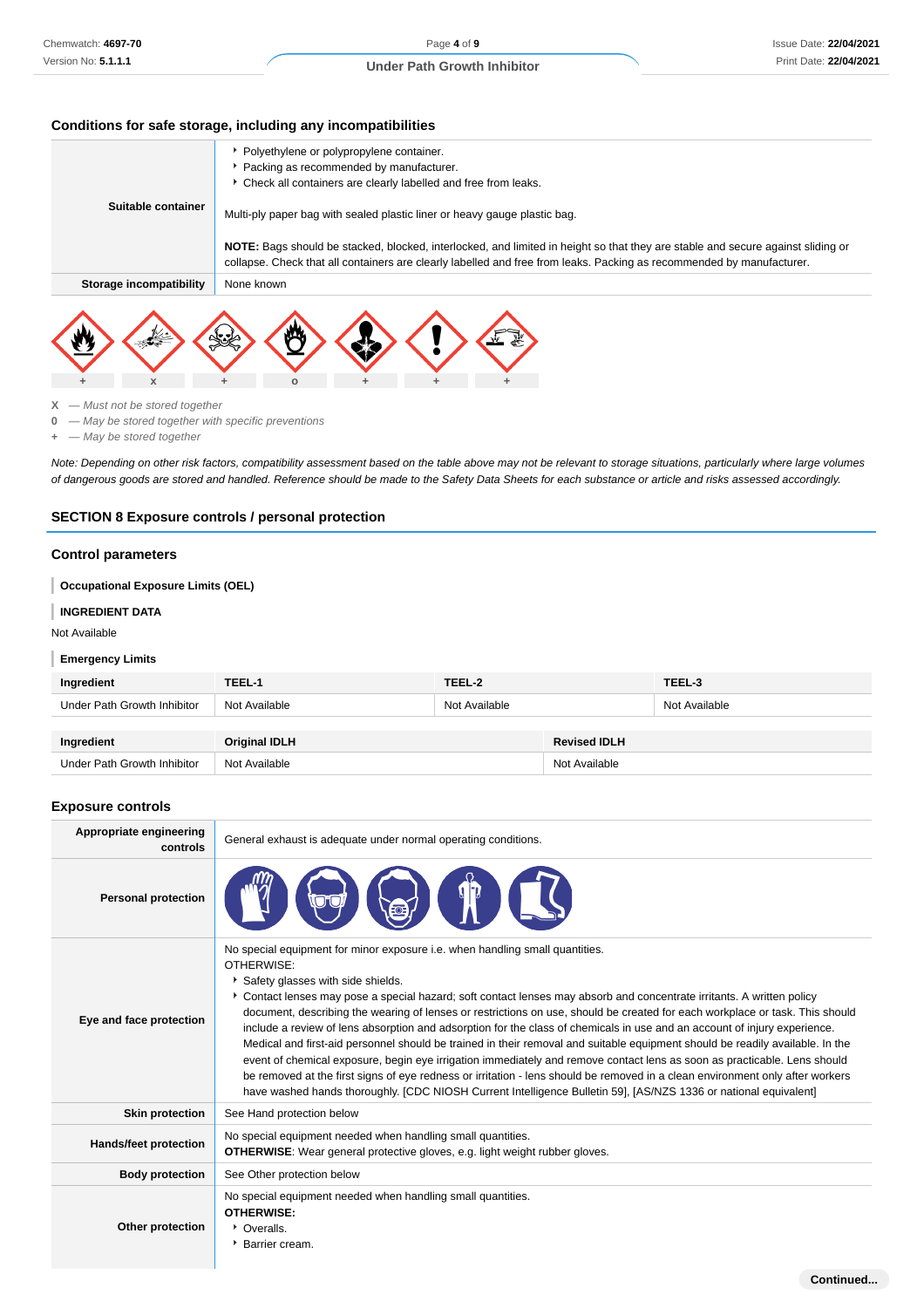**Continued...**

Eyewash unit.

### **Respiratory protection**

Particulate. (AS/NZS 1716 & 1715, EN 143:2000 & 149:001, ANSI Z88 or national equivalent)

| <b>Required Minimum Protection Factor</b> | <b>Half-Face Respirator</b> | <b>Full-Face Respirator</b> | <b>Powered Air Respirator</b>       |
|-------------------------------------------|-----------------------------|-----------------------------|-------------------------------------|
| up to $10 \times ES$                      | P <sub>1</sub><br>Air-line* | $\overline{\phantom{0}}$    | PAPR-P1<br>$\overline{\phantom{0}}$ |
| up to $50 \times ES$                      | Air-line**                  | P <sub>2</sub>              | PAPR-P2                             |
| up to $100 \times ES$                     | $\overline{\phantom{0}}$    | P <sub>3</sub>              |                                     |
|                                           |                             | Air-line*                   |                                     |
| $100 + x ES$                              | $\overline{\phantom{a}}$    | Air-line**                  | PAPR-P3                             |

\* - Negative pressure demand \*\* - Continuous flow

A(All classes) = Organic vapours, B AUS or B1 = Acid gasses, B2 = Acid gas or hydrogen cyanide(HCN), B3 = Acid gas or hydrogen cyanide(HCN), E = Sulfur dioxide(SO2), G = Agricultural chemicals, K = Ammonia(NH3), Hg = Mercury, NO = Oxides of nitrogen, MB = Methyl bromide, AX = Low boiling point organic compounds(below 65 degC)

Respirators may be necessary when engineering and administrative controls do not adequately prevent exposures.

- The decision to use respiratory protection should be based on professional judgment that takes into account toxicity information, exposure measurement data, and frequency and likelihood of the worker's exposure - ensure users are not subject to high thermal loads which may result in heat stress or distress due to personal protective equipment (powered, positive flow, full face apparatus may be an option).
- Published occupational exposure limits, where they exist, will assist in determining the adequacy of the selected respiratory protection. These may be government mandated or vendor recommended.
- Certified respirators will be useful for protecting workers from inhalation of particulates when properly selected and fit tested as part of a complete respiratory protection program.
- Use approved positive flow mask if significant quantities of dust becomes airborne.
- Try to avoid creating dust conditions.

# **SECTION 9 Physical and chemical properties**

#### **Information on basic physical and chemical properties**

| Appearance                                      | Pale grey odourless powder; partly soluble in water. |                                                   |                |  |
|-------------------------------------------------|------------------------------------------------------|---------------------------------------------------|----------------|--|
|                                                 |                                                      |                                                   |                |  |
| <b>Physical state</b>                           | <b>Divided Solid</b>                                 | <b>Relative density (Water= 1)</b>                | $1.2 - 1.6$    |  |
| Odour                                           | Not Available                                        | <b>Partition coefficient</b><br>n-octanol / water | Not Available  |  |
| <b>Odour threshold</b>                          | Not Available                                        | Auto-ignition temperature<br>$(^{\circ}C)$        | Not Applicable |  |
| pH (as supplied)                                | Not Applicable                                       | Decomposition<br>temperature                      | Not Available  |  |
| Melting point / freezing<br>point $(^{\circ}C)$ | Not Applicable                                       | <b>Viscosity (cSt)</b>                            | Not Applicable |  |
| Initial boiling point and<br>boiling range (°C) | Not Applicable                                       | Molecular weight (g/mol)                          | Not Applicable |  |
| Flash point (°C)                                | Not Applicable                                       | <b>Taste</b>                                      | Not Available  |  |
| <b>Evaporation rate</b>                         | Not Applicable                                       | <b>Explosive properties</b>                       | Not Available  |  |
| Flammability                                    | Not Applicable                                       | <b>Oxidising properties</b>                       | Not Available  |  |
| Upper Explosive Limit (%)                       | Not Applicable                                       | <b>Surface Tension (dyn/cm</b><br>or mN/m)        | Not Applicable |  |
| Lower Explosive Limit (%)                       | Not Applicable                                       | <b>Volatile Component (%vol)</b>                  | Not Applicable |  |
| Vapour pressure (kPa)                           | Not Applicable                                       | Gas group                                         | Not Available  |  |
| Solubility in water                             | Partly miscible                                      | pH as a solution (1%)                             | Not Applicable |  |
| Vapour density $(Air = 1)$                      | Not Applicable                                       | VOC g/L                                           | Not Applicable |  |

#### **SECTION 10 Stability and reactivity**

| Reactivity                | section<br>:nr                                                              |
|---------------------------|-----------------------------------------------------------------------------|
| <b>Chemical stability</b> | - Product is considered stable and hazardous polymerisation will not occur. |
|                           |                                                                             |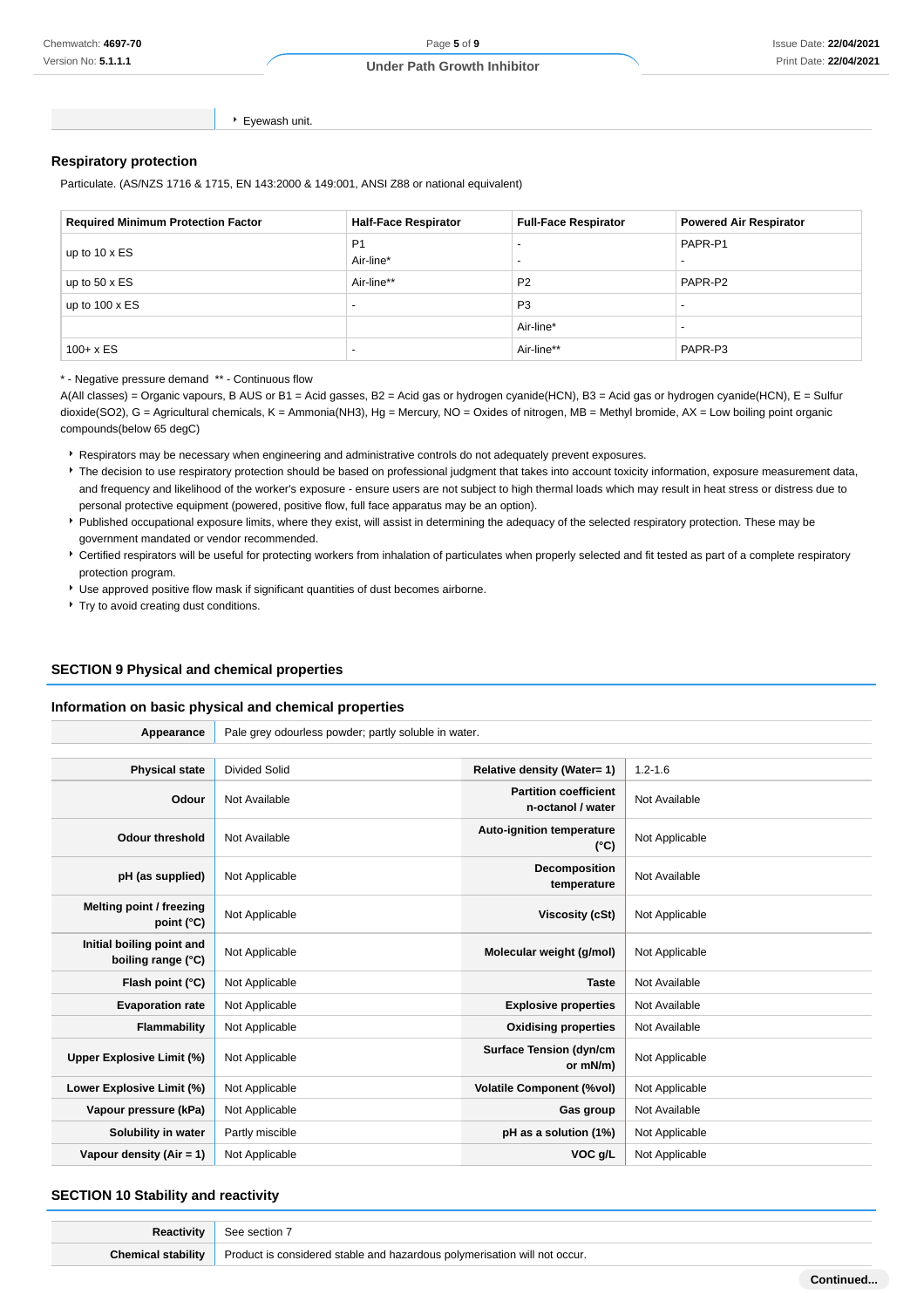| Possibility of hazardous<br>reactions | See section 7 |
|---------------------------------------|---------------|
| <b>Conditions to avoid</b>            | See section 7 |
| Incompatible materials                | See section 7 |
| Hazardous decomposition<br>products   | See section 5 |

### **SECTION 11 Toxicological information**

### **Information on toxicological effects**

| Inhaled                  | The material is not thought to produce adverse health effects or irritation of the respiratory tract (as classified by EC Directives<br>using animal models). Nevertheless, good hygiene practice requires that exposure be kept to a minimum and that suitable control<br>measures be used in an occupational setting.<br>Persons with impaired respiratory function, airway diseases and conditions such as emphysema or chronic bronchitis, may incur<br>further disability if excessive concentrations of particulate are inhaled.<br>If prior damage to the circulatory or nervous systems has occurred or if kidney damage has been sustained, proper screenings<br>should be conducted on individuals who may be exposed to further risk if handling and use of the material result<br>in excessive exposures.<br>Generated dust may be discomforting |                   |  |
|--------------------------|--------------------------------------------------------------------------------------------------------------------------------------------------------------------------------------------------------------------------------------------------------------------------------------------------------------------------------------------------------------------------------------------------------------------------------------------------------------------------------------------------------------------------------------------------------------------------------------------------------------------------------------------------------------------------------------------------------------------------------------------------------------------------------------------------------------------------------------------------------------|-------------------|--|
| Ingestion                | The material has <b>NOT</b> been classified by EC Directives or other classification systems as "harmful by ingestion". This is because<br>of the lack of corroborating animal or human evidence.                                                                                                                                                                                                                                                                                                                                                                                                                                                                                                                                                                                                                                                            |                   |  |
| <b>Skin Contact</b>      | There is some evidence to suggest that this material can cause inflammation of the skin on contact in some persons.                                                                                                                                                                                                                                                                                                                                                                                                                                                                                                                                                                                                                                                                                                                                          |                   |  |
| Eye                      | There is some evidence to suggest that this material can cause eye irritation and damage in some persons.                                                                                                                                                                                                                                                                                                                                                                                                                                                                                                                                                                                                                                                                                                                                                    |                   |  |
| <b>Chronic</b>           | Long-term exposure to the product is not thought to produce chronic effects adverse to the health (as classified by EC Directives<br>using animal models); nevertheless exposure by all routes should be minimised as a matter of course.<br>Long term exposure to high dust concentrations may cause changes in lung function i.e. pneumoconiosis, caused by particles<br>less than 0.5 micron penetrating and remaining in the lung.                                                                                                                                                                                                                                                                                                                                                                                                                       |                   |  |
|                          |                                                                                                                                                                                                                                                                                                                                                                                                                                                                                                                                                                                                                                                                                                                                                                                                                                                              |                   |  |
| <b>Under Path Growth</b> | <b>TOXICITY</b>                                                                                                                                                                                                                                                                                                                                                                                                                                                                                                                                                                                                                                                                                                                                                                                                                                              | <b>IRRITATION</b> |  |
| <b>Inhibitor</b>         | Oral (Rat) LD50: >2000 mg/kg <sup>[2]</sup>                                                                                                                                                                                                                                                                                                                                                                                                                                                                                                                                                                                                                                                                                                                                                                                                                  | Not Available     |  |
|                          |                                                                                                                                                                                                                                                                                                                                                                                                                                                                                                                                                                                                                                                                                                                                                                                                                                                              |                   |  |

**Legend:** 1. Value obtained from Europe ECHA Registered Substances - Acute toxicity 2.\* Value obtained from manufacturer's SDS. Unless otherwise specified data extracted from RTECS - Register of Toxic Effect of chemical Substances

| <b>Acute Toxicity</b>                       | $\boldsymbol{\mathsf{x}}$ | Carcinogenicity                 | ×                                                                                                                                                                                                                                 |
|---------------------------------------------|---------------------------|---------------------------------|-----------------------------------------------------------------------------------------------------------------------------------------------------------------------------------------------------------------------------------|
| <b>Skin Irritation/Corrosion</b>            | $\boldsymbol{\mathsf{x}}$ | Reproductivity                  | ×                                                                                                                                                                                                                                 |
| Serious Eye<br>Damage/Irritation            | $\checkmark$              | <b>STOT - Single Exposure</b>   | ×                                                                                                                                                                                                                                 |
| <b>Respiratory or Skin</b><br>sensitisation | ×                         | <b>STOT - Repeated Exposure</b> | ×                                                                                                                                                                                                                                 |
| <b>Mutagenicity</b>                         | ×                         | <b>Aspiration Hazard</b>        | $\boldsymbol{\mathsf{x}}$                                                                                                                                                                                                         |
|                                             |                           |                                 | $\mathbf{r}$ , and the state of the state of the state of the state of the state of the state of the state of the state of the state of the state of the state of the state of the state of the state of the state of the state o |

Legend:  $\mathsf{X}$  – Data either not available or does not fill the criteria for classification  $\blacktriangleright$  – Data available to make classification

### **SECTION 12 Ecological information**

| <b>Toxicity</b>                              | Endpoint                                                                                                                                                                                                                                                                                                                                                                                           | <b>Test Duration (hr)</b> | <b>Species</b> | Value                   | Source           |
|----------------------------------------------|----------------------------------------------------------------------------------------------------------------------------------------------------------------------------------------------------------------------------------------------------------------------------------------------------------------------------------------------------------------------------------------------------|---------------------------|----------------|-------------------------|------------------|
| <b>Under Path Growth</b><br><b>Inhibitor</b> | Not<br>Available                                                                                                                                                                                                                                                                                                                                                                                   | Not Available             | Not Available  | <b>Not</b><br>Available | Not<br>Available |
| Legend:                                      | Extracted from 1. IUCLID Toxicity Data 2. Europe ECHA Registered Substances - Ecotoxicological Information - Aquatic Toxicity<br>3. EPIWIN Suite V3.12 (QSAR) - Aquatic Toxicity Data (Estimated) 4. US EPA, Ecotox database - Aquatic Toxicity Data 5.<br>ECETOC Aquatic Hazard Assessment Data 6. NITE (Japan) - Bioconcentration Data 7. METI (Japan) - Bioconcentration Data 8.<br>Vendor Data |                           |                |                         |                  |

**DO NOT** discharge into sewer or waterways.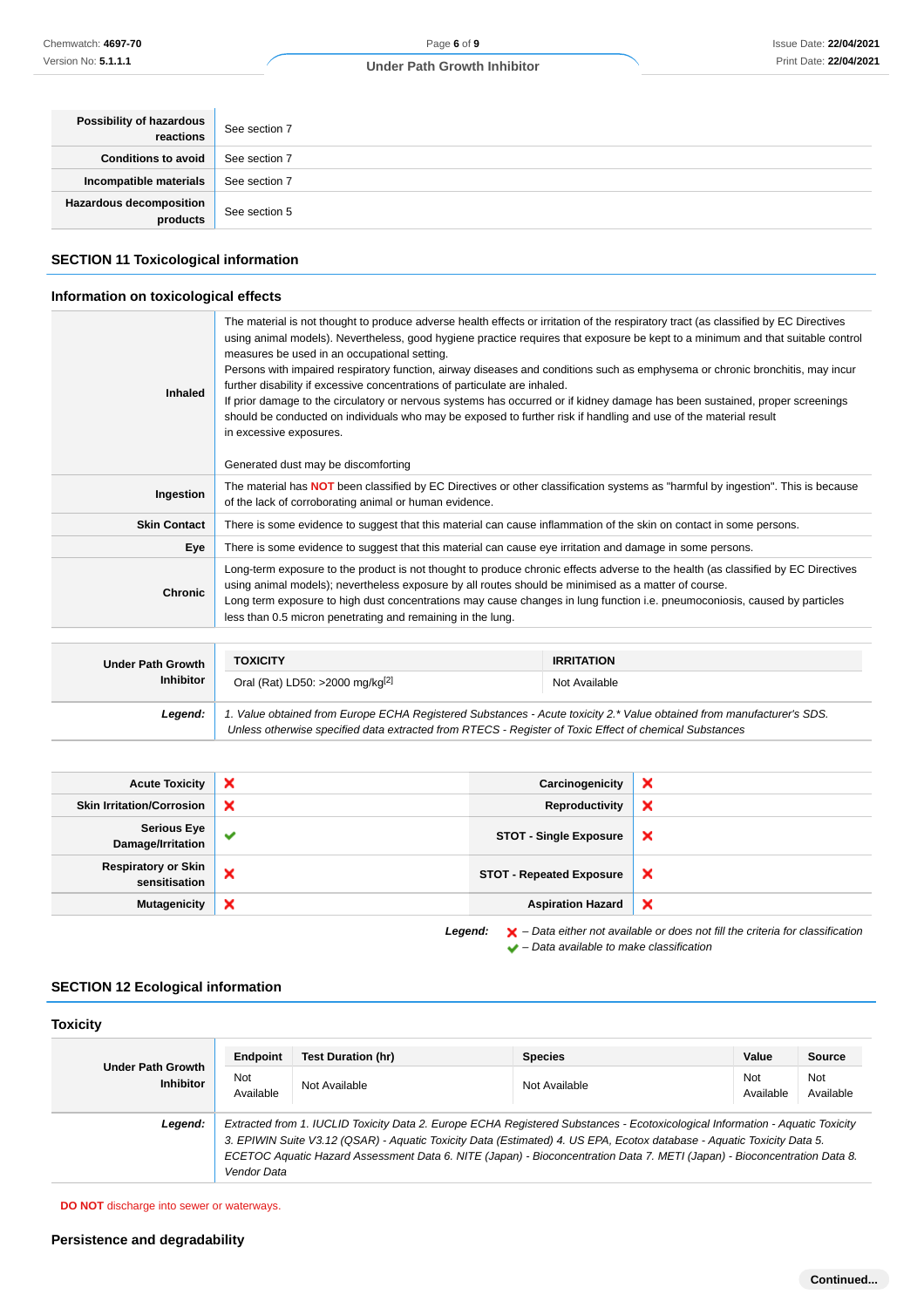| Ingredient | <b>Persistence: Water/Soil</b>        | Persistence: Air                      |
|------------|---------------------------------------|---------------------------------------|
|            | No Data available for all ingredients | No Data available for all ingredients |
|            |                                       |                                       |

# **Bioaccumulative potential**

| Ingredient              | <b>Bioaccumulation</b>                |  |  |
|-------------------------|---------------------------------------|--|--|
|                         | No Data available for all ingredients |  |  |
|                         |                                       |  |  |
| <b>Mobility in soil</b> |                                       |  |  |

| Ingredient | <b>Mobility</b>                            |  |  |
|------------|--------------------------------------------|--|--|
|            | Data available for all ingredients<br>No l |  |  |

#### **SECTION 13 Disposal considerations**

#### **Waste treatment methods**

| <b>Product / Packaging</b><br>disposal | Legislation addressing waste disposal requirements may differ by country, state and/ or territory. Each user must refer to laws<br>operating in their area. In some areas, certain wastes must be tracked.<br>A Hierarchy of Controls seems to be common - the user should investigate:<br>Reduction<br>▸ Reuse<br>▶ Recycling<br>▶ Disposal (if all else fails)<br>This material may be recycled if unused, or if it has not been contaminated so as to make it unsuitable for its intended use. Shelf<br>life considerations should also be applied in making decisions of this type. Note that properties of a material may change in use,<br>and recycling or reuse may not always be appropriate. In most instances the supplier of the material should be consulted.<br>DO NOT allow wash water from cleaning or process equipment to enter drains.<br>It may be necessary to collect all wash water for treatment before disposal.<br>In all cases disposal to sewer may be subject to local laws and regulations and these should be considered first.<br>• Where in doubt contact the responsible authority.<br>▶ Recycle wherever possible or consult manufacturer for recycling options.<br>Consult State Land Waste Management Authority for disposal. |
|----------------------------------------|--------------------------------------------------------------------------------------------------------------------------------------------------------------------------------------------------------------------------------------------------------------------------------------------------------------------------------------------------------------------------------------------------------------------------------------------------------------------------------------------------------------------------------------------------------------------------------------------------------------------------------------------------------------------------------------------------------------------------------------------------------------------------------------------------------------------------------------------------------------------------------------------------------------------------------------------------------------------------------------------------------------------------------------------------------------------------------------------------------------------------------------------------------------------------------------------------------------------------------------------------------------------|
|                                        |                                                                                                                                                                                                                                                                                                                                                                                                                                                                                                                                                                                                                                                                                                                                                                                                                                                                                                                                                                                                                                                                                                                                                                                                                                                                    |
|                                        | Bury residue in an authorised landfill.<br>▶ Recycle containers if possible, or dispose of in an authorised landfill.                                                                                                                                                                                                                                                                                                                                                                                                                                                                                                                                                                                                                                                                                                                                                                                                                                                                                                                                                                                                                                                                                                                                              |
|                                        |                                                                                                                                                                                                                                                                                                                                                                                                                                                                                                                                                                                                                                                                                                                                                                                                                                                                                                                                                                                                                                                                                                                                                                                                                                                                    |

### **SECTION 14 Transport information**

### **Labels Required**

| <b>Marine Polluta</b> | <b>NO</b>                 |
|-----------------------|---------------------------|
| ٤N<br>п,              | Not<br>ilicable<br>. Ann' |

**Land transport (ADG): NOT REGULATED FOR TRANSPORT OF DANGEROUS GOODS**

**Air transport (ICAO-IATA / DGR): NOT REGULATED FOR TRANSPORT OF DANGEROUS GOODS**

**Sea transport (IMDG-Code / GGVSee): NOT REGULATED FOR TRANSPORT OF DANGEROUS GOODS**

**Transport in bulk according to Annex II of MARPOL and the IBC code**

Not Applicable

**Transport in bulk in accordance with MARPOL Annex V and the IMSBC Code**

**Product name Group**

# **Transport in bulk in accordance with the ICG Code**

**Product name Ship Type**

### **SECTION 15 Regulatory information**

#### **Safety, health and environmental regulations / legislation specific for the substance or mixture**

**National Inventory Status**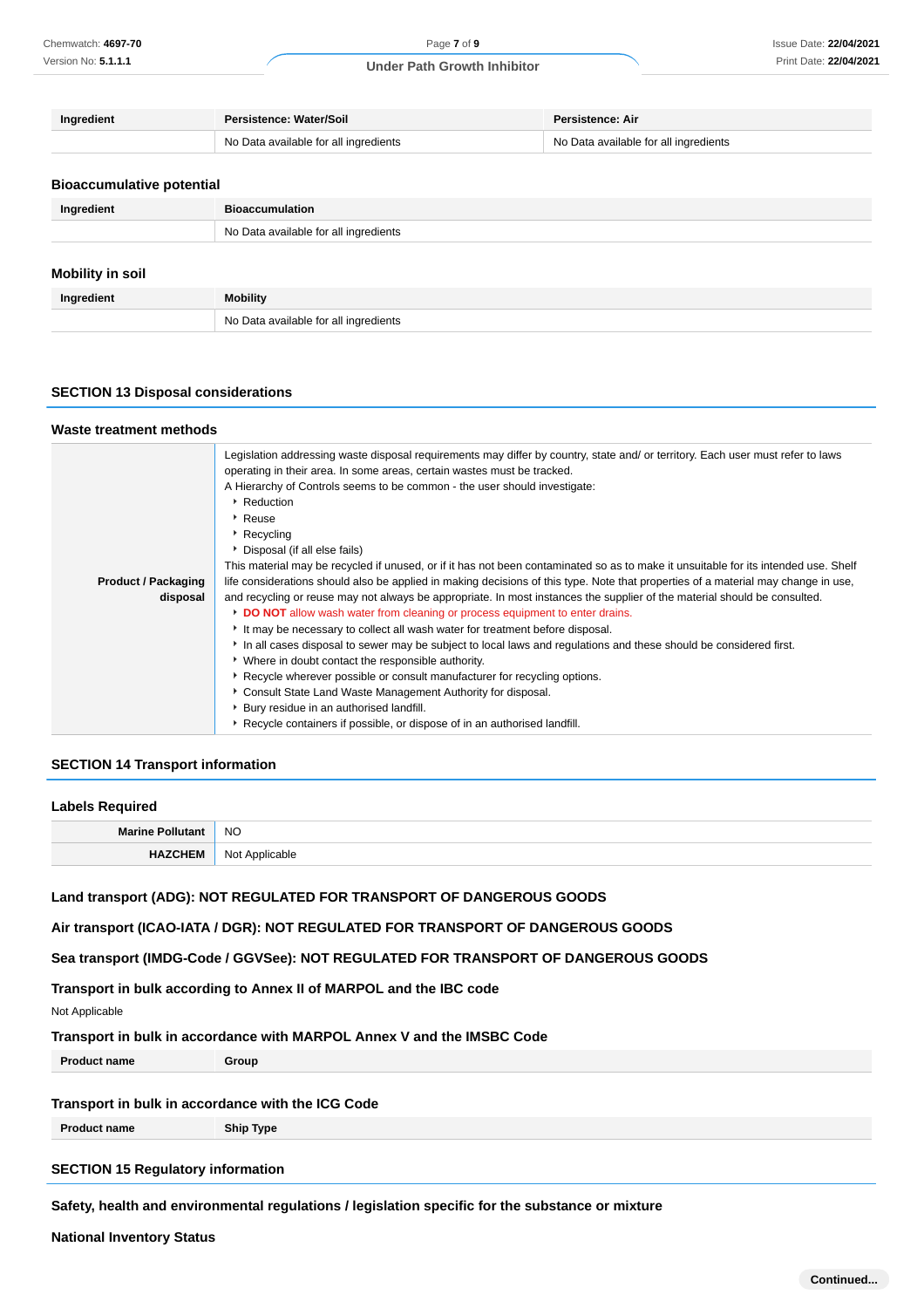| <b>National Inventory</b>                          | <b>Status</b>                                                                                                                                                                                               |  |
|----------------------------------------------------|-------------------------------------------------------------------------------------------------------------------------------------------------------------------------------------------------------------|--|
| Australia - AIIC / Australia<br>Non-Industrial Use | Not Available                                                                                                                                                                                               |  |
| Canada - DSL                                       | Not Available                                                                                                                                                                                               |  |
| Canada - NDSL                                      | Not Available                                                                                                                                                                                               |  |
| China - IECSC                                      | Not Available                                                                                                                                                                                               |  |
| Europe - EINEC / ELINCS /<br><b>NLP</b>            | Not Available                                                                                                                                                                                               |  |
| Japan - ENCS                                       | Not Available                                                                                                                                                                                               |  |
| Korea - KECI                                       | Not Available                                                                                                                                                                                               |  |
| New Zealand - NZIoC                                | Not Available                                                                                                                                                                                               |  |
| Philippines - PICCS                                | Not Available                                                                                                                                                                                               |  |
| <b>USA - TSCA</b>                                  | Not Available                                                                                                                                                                                               |  |
| Taiwan - TCSI                                      | Not Available                                                                                                                                                                                               |  |
| Mexico - INSQ                                      | Not Available                                                                                                                                                                                               |  |
| Vietnam - NCI                                      | Not Available                                                                                                                                                                                               |  |
| Russia - FBEPH                                     | Not Available                                                                                                                                                                                               |  |
| Legend:                                            | Yes = All CAS declared ingredients are on the inventory<br>No = One or more of the CAS listed ingredients are not on the inventory and are not exempt from listing(see specific ingredients<br>in brackets) |  |

# **SECTION 16 Other information**

| __ |
|----|
|    |

#### **SDS Version Summary**

| <b>Version</b> | Date of<br>Update | <b>Sections Updated</b>                                                                                                                                                                                                                                                                                                                                                                               |
|----------------|-------------------|-------------------------------------------------------------------------------------------------------------------------------------------------------------------------------------------------------------------------------------------------------------------------------------------------------------------------------------------------------------------------------------------------------|
| 4.1.1.1        | 14/04/2021        | <b>Classification, Physical Properties</b>                                                                                                                                                                                                                                                                                                                                                            |
| 5.1.1.1        | 22/04/2021        | Acute Health (eye), Acute Health (inhaled), Chronic Health, Disposal, Engineering Control, Exposure Standard,<br>Fire Fighter (fire/explosion hazard), First Aid (eye), First Aid (inhaled), First Aid (skin), Personal Protection<br>(Respirator), Personal Protection (hands/feet), Spills (major), Storage (storage requirement), Storage (suitable<br>container), Toxicity and Irritation (Other) |

#### **Other information**

Classification of the preparation and its individual components has drawn on official and authoritative sources as well as independent review by the Chemwatch Classification committee using available literature references.

The SDS is a Hazard Communication tool and should be used to assist in the Risk Assessment. Many factors determine whether the reported Hazards are Risks in the workplace or other settings. Risks may be determined by reference to Exposures Scenarios. Scale of use, frequency of use and current or available engineering controls must be considered.

#### **Definitions and abbreviations**

PC-TWA: Permissible Concentration-Time Weighted Average PC-STEL: Permissible Concentration-Short Term Exposure Limit IARC: International Agency for Research on Cancer ACGIH: American Conference of Governmental Industrial Hygienists STEL: Short Term Exposure Limit TEEL: Temporary Emergency Exposure Limit。 IDLH: Immediately Dangerous to Life or Health Concentrations ES: Exposure Standard OSF: Odour Safety Factor NOAEL :No Observed Adverse Effect Level LOAEL: Lowest Observed Adverse Effect Level TLV: Threshold Limit Value LOD: Limit Of Detection OTV: Odour Threshold Value BCF: BioConcentration Factors